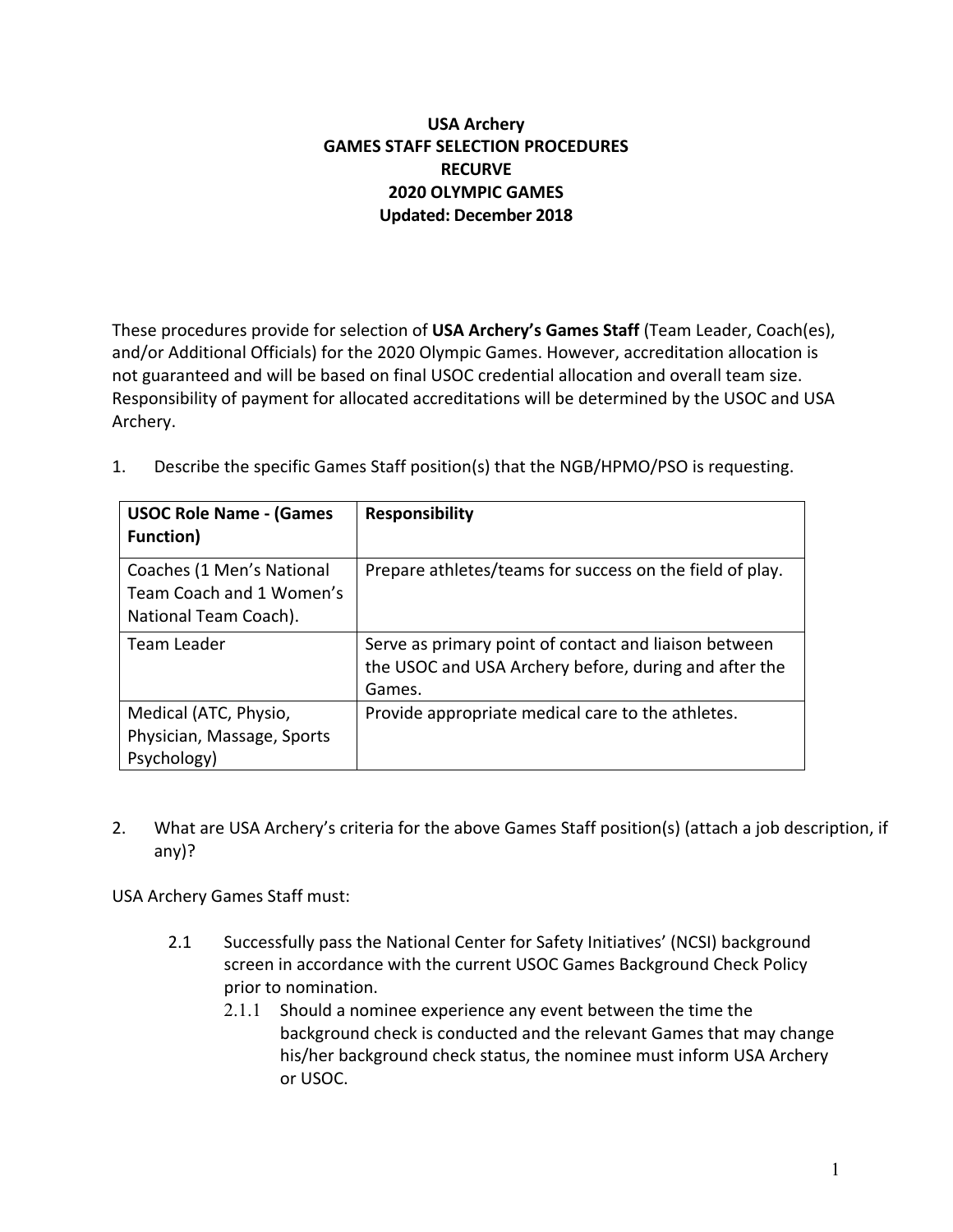- 2.2 Possess a valid passport that does not expire until at least six months after the conclusion of the Games.
- 2.3 Have the ability to work effectively with the USOC.
- 2.4 Have strong administrative, communication and organizational capabilities/skills *(if applicable)*.
- 2.5 Be responsible for Team's adherence to all rules regarding discipline at the Games *(if applicable)*.
- 2.6 Fulfill all duties and requirements of the USOC including attendance at USOC Games related meetings *(if applicable)*.
- 2.7 Be available for entire duration of the Games *(if applicable).*
- 2.8 Have USA Archery's approval to make financial decisions regarding the Team *(if applicable)*.
- 2.9 Possess high level, specific technical and tactical knowledge of the sport *(if applicable).*
- 2.10 Have thorough knowledge and understanding of the IF rules and regulations governing the sport *(if applicable).*
- 2.11 Demonstrate ability to establish harmonious relationships with athletes and other Team personnel*.*
- 2.12 Be in good health and able to withstand the physical rigors of traveling with and working with the Team.
- 2.13 Be a currently employed staff member or be willing to sign a contract with USA Archery.
- 2.14 Be listed on USA Archery's Long List and must have successfully completed all Games Registration requirements by stated deadline.
- 2.15 Participate in USADA training as required for position *(if applicable).*
- 2.16 Successfully complete the USOC's safe sport awareness training and education program.
- 2.17 Sign a USA Archery Code of Conduct for the current year.

In addition, Medical Personnel must:

- 2.17 Possess the appropriate certifications.
- 2.18 Pass a medical credential review in addition to the approved USOC Games Background Check, which will be a combined check managed through USOC Sports Medicine (separately arranged background checks will not be considered).
- 2.19 Meet the required experience and proficiency levels as determined by USOC Sports Medicine and outlined in Attachment A and the documents found at http://www.teamusa.org/About-the-USOC/Athlete-Development/Sports-Medicine/Volunteer-Program.aspx.
- 2.20 Be approved for nomination through the USOC's Sports Medicine Division.

In addition, Coaches Must:

- 2.21 Possess a high level of specific technical and tactical knowledge of the sport.
- 2.21 Be familiar with World Archery rules.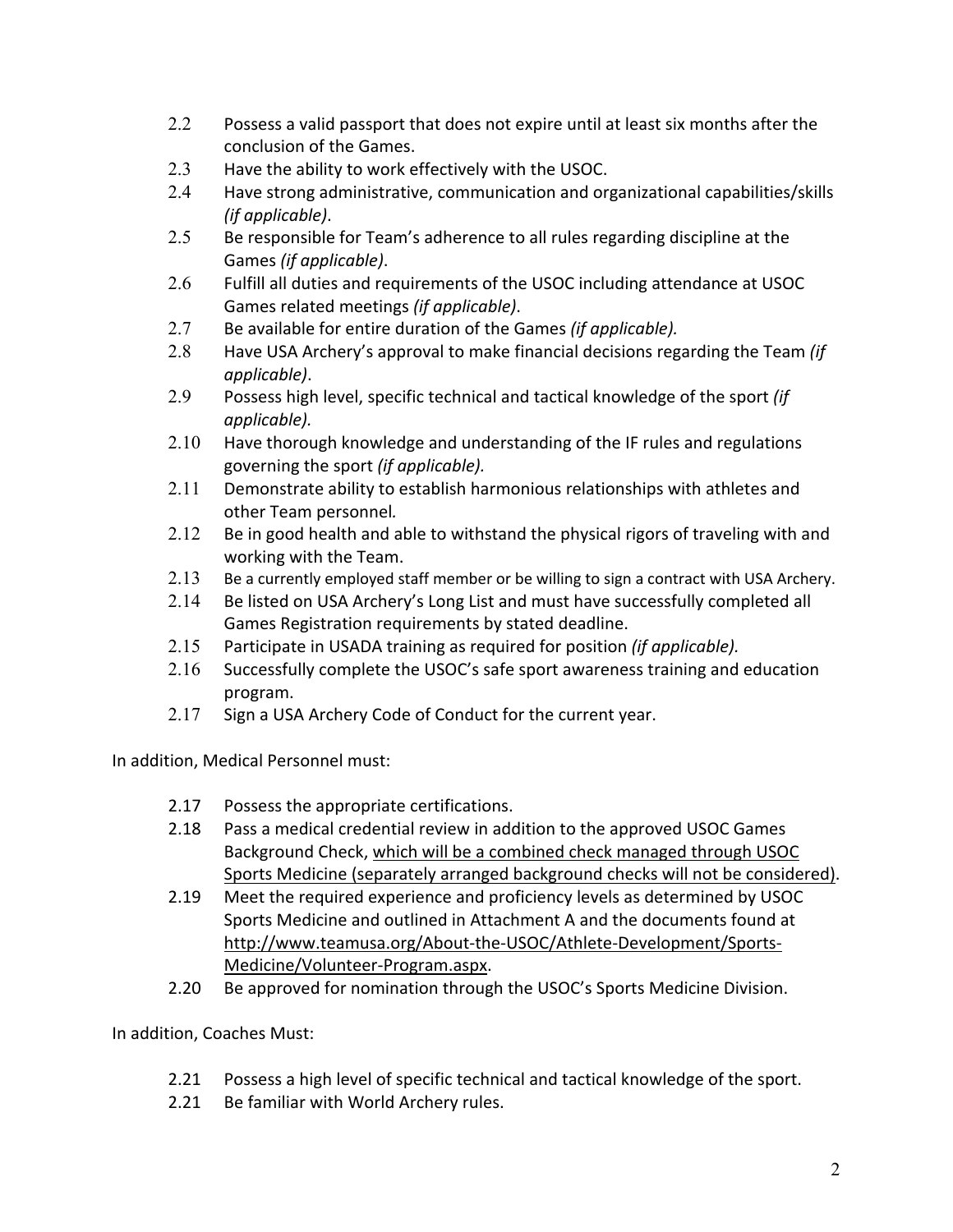- 2.23 Be a USA Archery member in good standing, have passed a current USA Archery Background Screen, and have a current SafeSport training certificate.
- 2.24 Have extensive training working with elite level athletes.
- 2.25 Fulfill all duties assigned by USA Archery.

In addition, Team Leaders must:

- 2.26 Possess appropriate experience and/or certifications relative to the position/area of expertise for which they may be nominated.
- 2.27 Possess a high level of specific technical and tactical knowledge of the sport.
- 2.28 Be familiar with World Archery rules.
- 2.29 Be a USA Archery member in good standing, have passed a current USA Archery background screen, and have successfully completed SafeSport training.
- 2.30 Have extensive experience working with elite level athletes.
- 2.31 Fulfill all duties assigned by USA Archery.
- 3. Describe the process that candidates shall follow to express interest in being considered for a Games Staff position, in each category below:

**Applicants who wish to be considered for Games Staff must meet all requirements set forth in Section 2 and formally submit an application for consideration. USA Archery will post application information for the Medical Staff and replacement Team Leader and Coach(es) at www.usarchery.org Q4 of 2019 and give eligible applicants a minimum of 30 days to respond.** 

4. Describe the intended method of identifying the pool and selecting the candidates to be considered for the Games Staff position(s) listed below:

**The pool of candidates for Games Coaches will be the National Men's Head Coach for the Men's Recurve Team and the National Women's Head Coach Women's Recurve Team. In the event the National Men's Head Coach and/or National Women's Head Coach is (are) unable to coach at the Olympic Games, then a coach(es) with National Team experience and meeting the experience outlined in Section 2 may be selected from the eligible pool of applicants outlined in Section 3 by the Olympic Games Staff Selection Committee.**

**The pool of candidates for the Team Leader for both the Men's and Women's Recurve Team will be the USA Archery High Performance Manager. In the event the USA Archery High Performance Manager is unable to serve as Team Leader at the Olympic Games, then a Team Leader with National Team experience and meeting the experience outlined in Section 2 may be selected from the eligible pool of applicants outlined in Section 3 by the Olympic Games Staff Selection Committee.**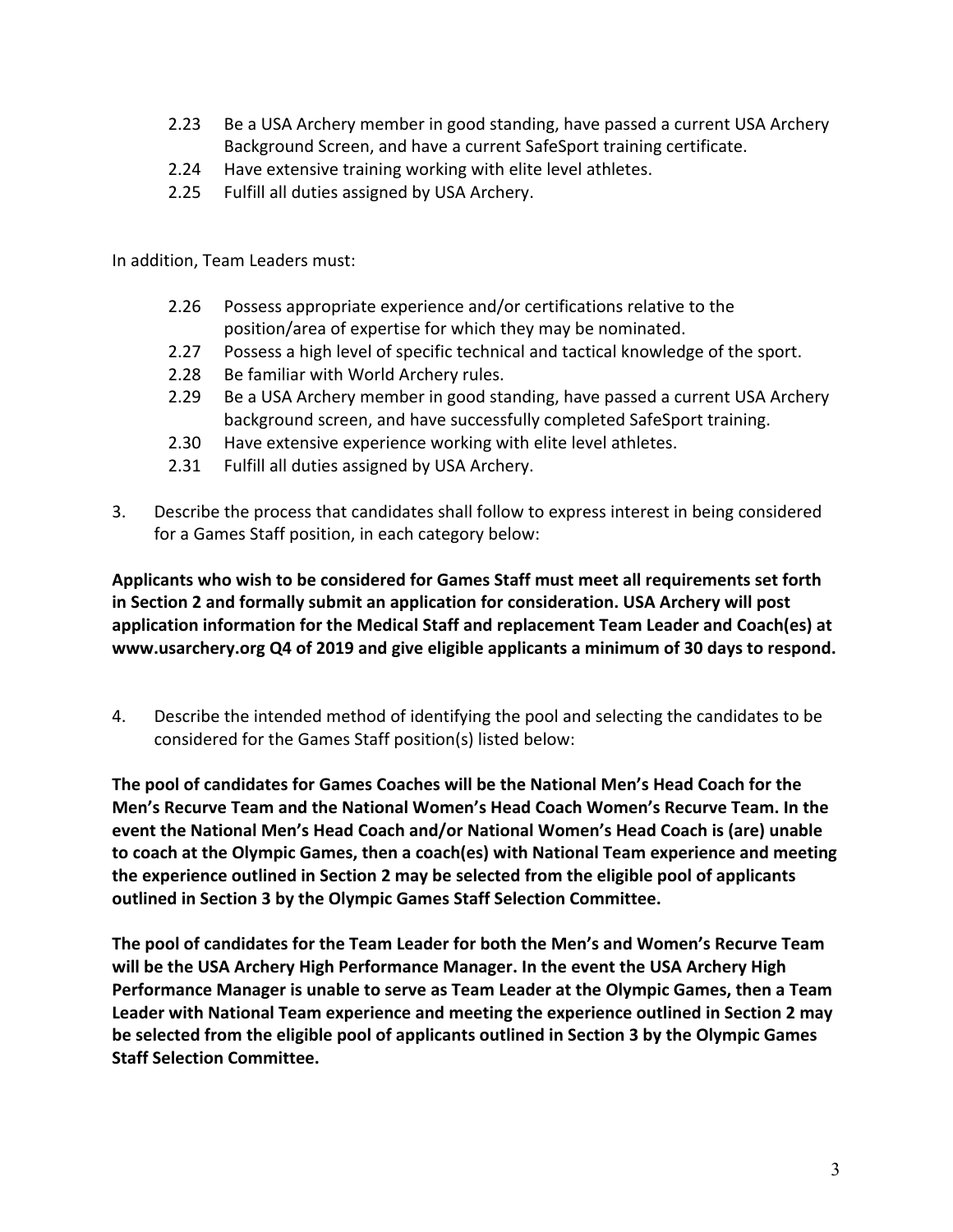**The Olympic Games Staff Selection Committee, which will include the athletes appointed to the Olympic Games Team, will select the Medical Staff and replacement Coach(es) and replacement Team Leader, if applicable, from the pool of applicants identified referenced in Section 3.** 

- 4.1 The Olympic Games Staff Selection Committee consists of the following individuals:
	- 4.1.1 The Olympic Games Selection Committee will consist of USA Archery's Men's Head Coach, Women's Head Coach, USA Archery Chief Executive Officer and USA Archery's Recurve representative from the USOC Athlete Advisory Council.
- 4.2 The Olympic Games Staff Selection Committee will recommend staff members based on:
	- 4.2.1 The information submitted in the application process;
	- 4.2.2 General experience and interaction with candidates;
	- 4.2.3 Feedback from athletes through the athlete representatives and previous years' International Team Staff athlete and peer evaluations;
	- 4.2.4 Candidate's performance on both USA Archery sponsored team staffs and non-sponsored, self-funded teams will be evaluated during the selection process;
	- 4.2.5 Ability to best meet the criteria in Section 2 for the respective position.
- 4.3 Positions will be filled by a majority vote of the members of the Selection Committee.
- 4.4 The selected Games Staff will be published on the USA Archery web site within 5 working days after the selection process is completed.
- 5. Describe the removal of Games Staff:

An individual who is to be nominated to the above-listed Games Staff position(s) by USA Archery may be removed as a nominee for any of the following reasons, as determined by USA Archery.

- 5.1 Voluntary withdrawal. Games Staff nominee must submit a written letter to the USA Archery CEO.
- 5.2 Injury or illness as certified by a physician (or medical staff) approved by USA Archery. If the individual refuses verification of his/her illness or injury by a physician (or medical staff) approved by USA Archery, his/her injury will be assumed to be disabling and he/she may be removed.
- 5.3 Inability to perform the duties required.
- 5.4 Violation of the USA Archery's Code of Conduct located at www.usarchery.org.
- 5.5 If for any reason, USA Archery believes it may not be safe for athletes or other coaches to have this individual on the team between the time of appointment and the event, USA Archery retains the right to remove the Games Staff member.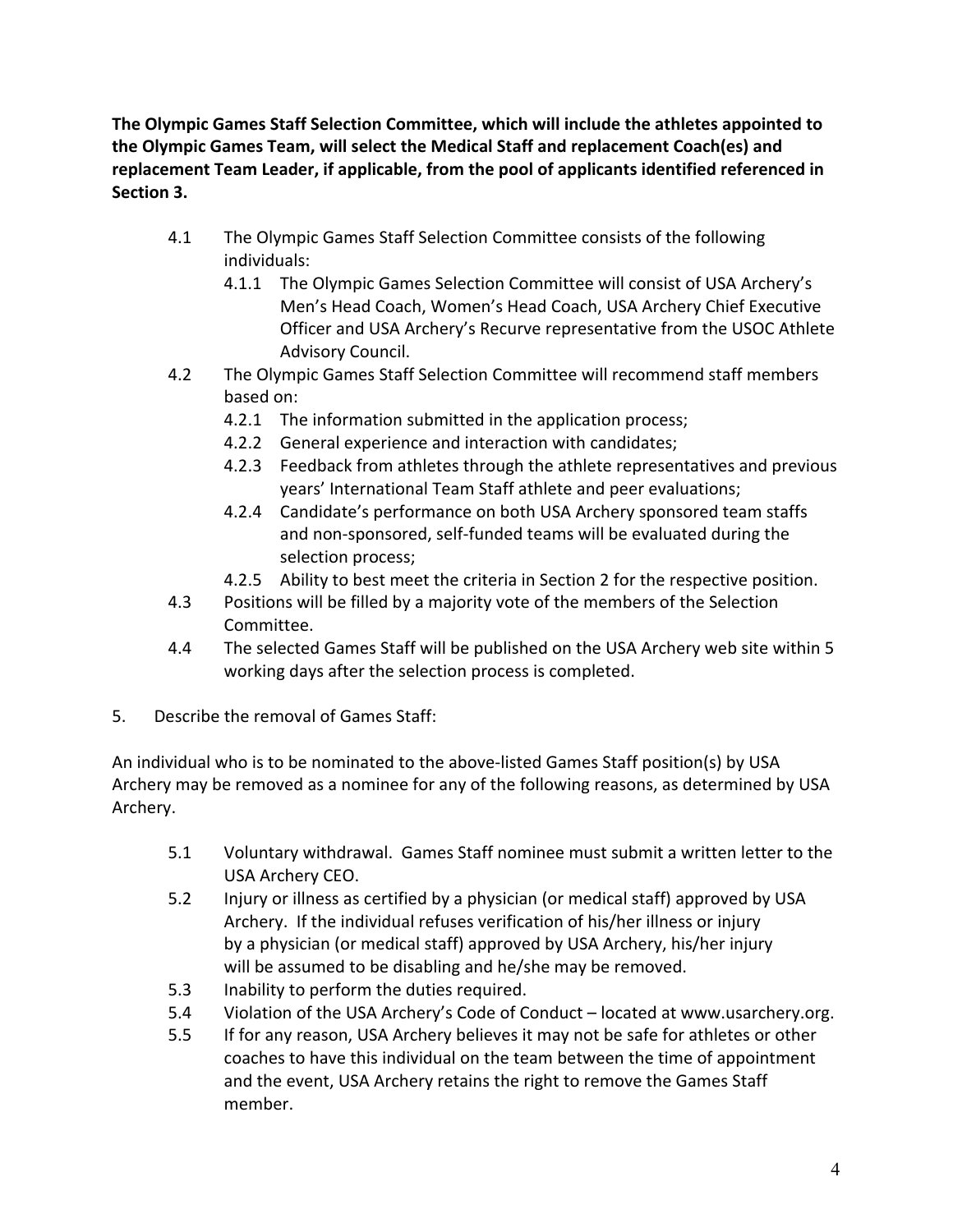Once the Games Staff nomination(s) is accepted by the USOC, the USOC has jurisdiction over the Games Staff, at which time, in addition to any applicable USA Archery Code of Conduct, the USOC's Games Forms apply. The USOC's Games Forms are available as part of Games Registration prior to the respective Games.

6. Describe the replacement of Games Staff:

In the event that the Nominated Games Staff member is unable to perform the duties of the position(s) for injury, illness, Code of Conduct violation or any other unforeseen circumstances that would result in the need to replace him/her, the replacement candidate must meet all of the applicable criteria listed in Section 2 above and be selected through the same process as outlined in Sections 3 and 4.

7. Which group/committee will make the final approval of the Games Staff position(s)?

The Games Staff, with the exception of the National Men's Head Coach, National Women's Head Coach and Team Leader as noted in Section 4 above, will be selected through the same process as outlined in Section 4 by the Olympic Games Staff Selection Committee, which will include Athletes selected to the Olympic Games Team.

8. Conflict of Interest:

An individual involved in the selection process who has a conflict of interest must disclose this information and recuse himself or herself and not influence others regarding the discussions, meetings or decisions involving the selection of the Games Staff position(s). If there is an issue concerning whether a conflict of interest exists, USA Archery's Board or Ethics Committee, as appropriate, shall determine if a conflict exists.

9. Date of Nomination:

The Games Staff Nomination Form with the Games Staff nominee's name, including the name of a replacement (if applicable), will be submitted to the USOC on or before: May 31, 2020.

10. Publicity/Distribution of Procedures:

The USOC approved selection procedures (complete and unaltered) will be posted/published by USA Archery in the following locations:

- 10.1 Web site: www.usarchery.org These procedures will be posted as soon as possible, but not more than five days following notice of approval by the USOC.
- 10.2 Other (if any): N/A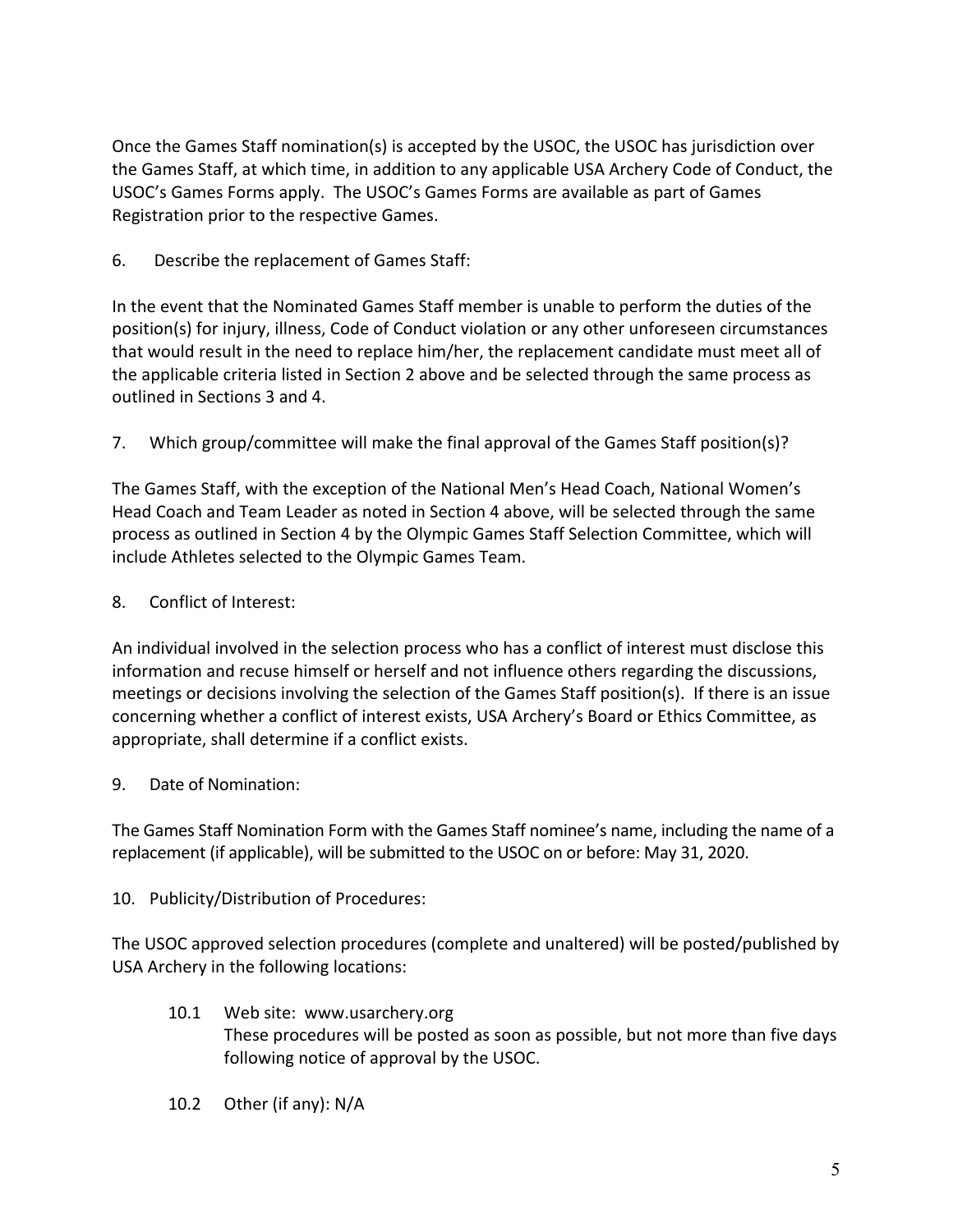| <b>Position</b>                                                  | <b>Print Name</b>    | Signature     | Date     |
|------------------------------------------------------------------|----------------------|---------------|----------|
| NGB/HPMO/PSO<br>President or<br>CEO/Executive<br><b>Director</b> | Rod Menzer           | Merzer<br>Kod | 12/28/18 |
| USOC Athletes'<br><b>Advisory Council</b><br>Representative*     | <b>Brady Ellison</b> |               | 12/28/18 |

\* If the USOC AAC Representative has delegated authority to the Alternate AAC Representative to sign the Selection Procedures, attach a letter from the AAC Representative indicating the reason he/she has delegated authority.

\* Signature by the Athlete Representative constitutes that he/she has read and understands the Selection Procedures. If the Athlete Representative reads and does not agree with the Selection Procedures being submitted by USA Archery, he/she may submit those reasons in writing to his/her Sport Performance Team.

\* If, for some reason, a sport does not have an elected USOC AAC Representative, USA Archery must designate an athlete from that sport to review and sign the Selection Procedures.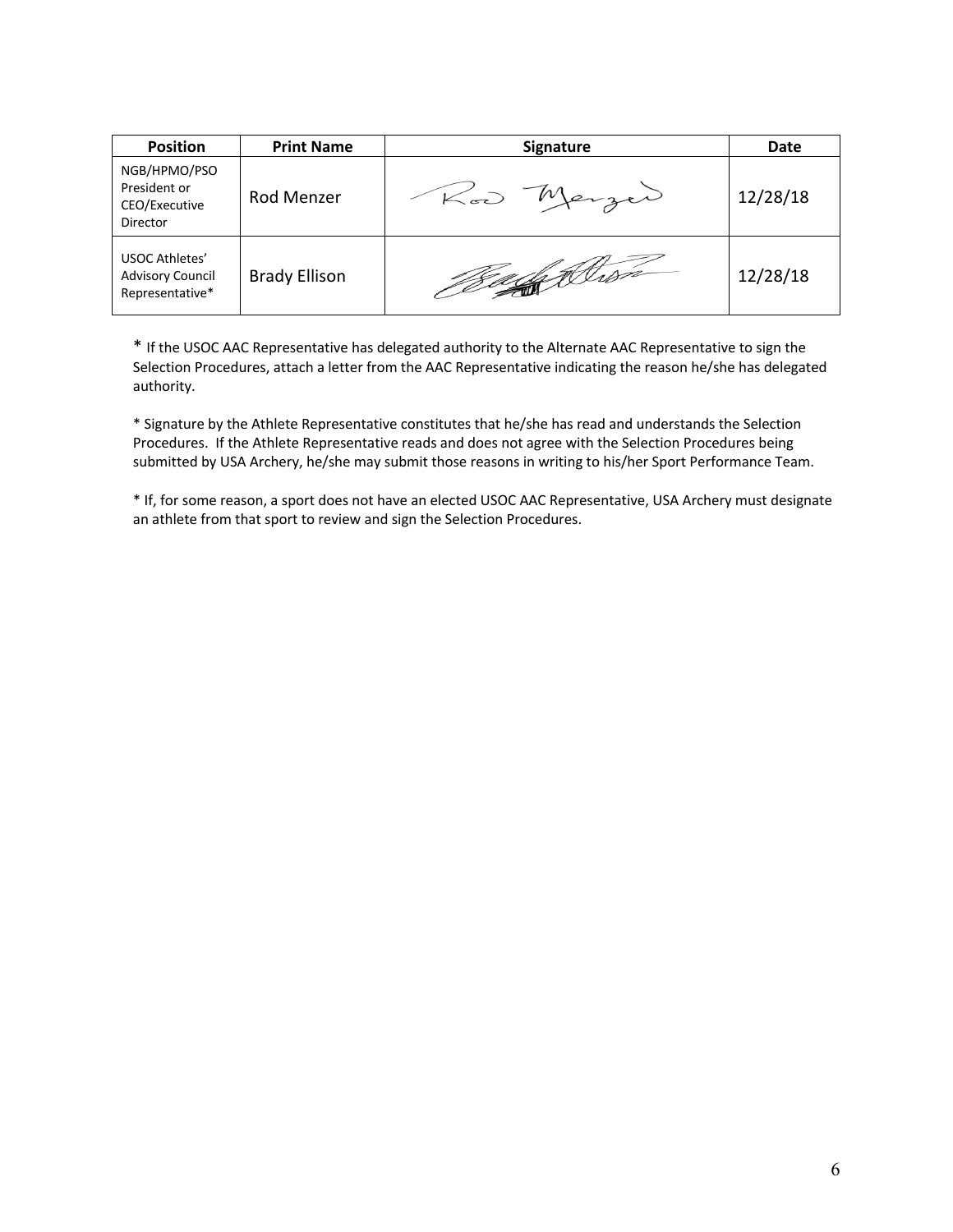## **Attachment A**

### **USOC Sports Medical Games Requirements**

#### **PURPOSE**

The USOC has developed medical requirements to ensure the safety of athletes during Games (Olympic, Paralympic, Pan American and Para Pan American, etc.). This policy addresses equipment requests and minimum standards for all NGBs/HPMOs/PSOs (NGBs from here forward) and medical providers attending games.

## **POLICY**

### **1. Requests**

NGBs **must identify medical support requests to the USOC Sports Medicine department**. These requests must specify any supplies, equipment, and other medical support provided at the Games. Anti-doping concerns or comments should also be identified. Collected information will be reviewed by the USOC Managing Director of sports medicine who will then identify and communicate the level of support to be provided by USOC Sports Medicine. Any changes to the requested sports medicine support should be immediately forwarded to USOC Sports Medicine. In cases where medical services or materials are not identified, the USOC cannot guarantee support for additional or late requests because of time, budget and other factors.

## **2. NGB Health Care Providers**

NGBs must nominate and allocate Games credentials to NGB identified health care provider(s) to support the NGB sports medicine needs during the games. Any potential NGB medical provider who *could* be nominated to provide services must be identified by the NGB no later than the due date for the respective Games Long List. Additionally, all NGB medical providers must meet the criteria as identified in the NGB's approved Additional Officials Selection Procedures, along with the additional criteria outlined below.

The medical staffing list will include anyone who will potentially be credentialed by the NGB and/or use a day pass to provide services at an Olympic/Paralympic Village or a High Performance Training Center. Health care providers must meet minimum qualification standards which are identified below by their specialty without exception. NGBs must ensure their identified medical staff can meet these standards prior to advancing their nomination for a Games credential or day pass access. If the provider is not licensed in the United States, they may be ineligible to be credentialed. In order to meet expected standards of care and mitigate risk management issues, selected provider(s) **must** meet the below minimum qualifications in